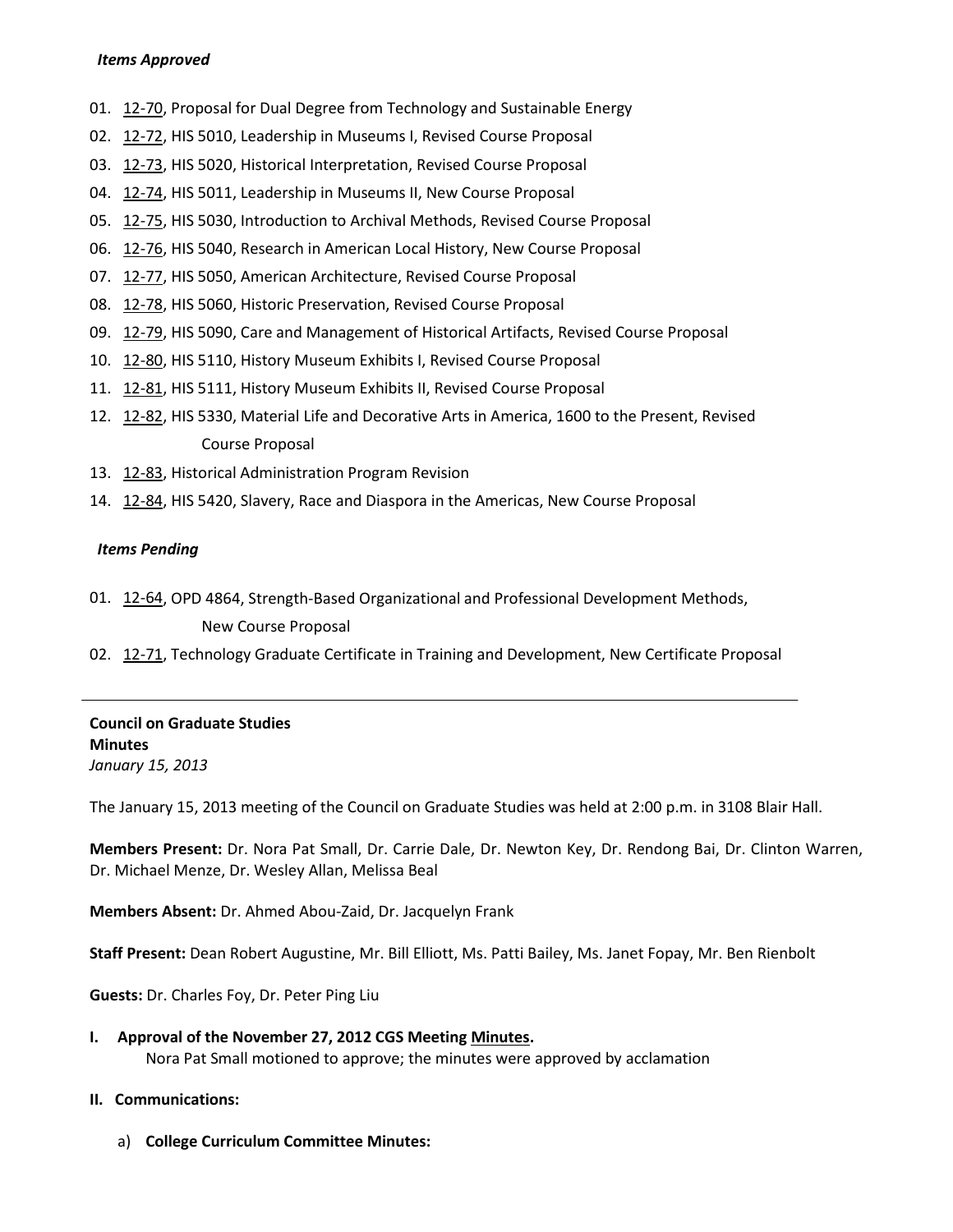*CGS Minutes 01/15/13*

- <sup>2</sup> November 26, 2012- College of Education and Professional Studies Curriculum Committee meetin[g minutes.](http://castle.eiu.edu/~eiucgs/currentagendaitems/CEPSMin11-26-12.pdf)
- November 27, 2012- Council on Teacher Education meeting [minutes.](http://castle.eiu.edu/~eiucgs/currentagendaitems/COTEMin11-27-12.pdf)
- December 07, 2012- College of Sciences Curriculum Committee meeting [minutes.](http://castle.eiu.edu/~eiucgs/currentagendaitems/COSMin12-07-12.pdf)
- December 10, 2012- College of Education and Professional Studies Curriculum Committee meetin[g minutes.](http://castle.eiu.edu/~eiucgs/currentagendaitems/CEPSMin12-10-12.pdf)

### b) **Approved Executive Actions**

- 1. [EA-CEPS-12-08,](http://castle.eiu.edu/~eiucgs/exec-actions/EA-CEPS-12-08.pdf) Memo from Dean Jackman requesting changes in course descriptions
- 2. [EA-CEPS-12-09,](http://castle.eiu.edu/~eiucgs/exec-actions/EA-CEPS-12-09.pdf) Memo from Dean Jackman requesting changes in course descriptions
- 3. [EA-LCBAS-12-10,](http://castle.eiu.edu/~eiucgs/exec-actions/EA-LCBAS-12-10.pdf) Memo from Dean Izadi requesting changes in course description
- 4. [EA-GRAD-13-01,](http://castle.eiu.edu/~eiucgs/exec-actions/EA-GRAD-13-01.pdf) Memo from Patti Bailey, Certification Officer, requesting changes in

### graduate catalog copy

### c) **Reviewed Executive Actions**

None

### **III. Items Added to the Agenda (Today):**

- 1. [12-86,](http://castle.eiu.edu/~eiucgs/currentagendaitems/agenda12-86.pdf) CDS 5970, Educational Internship, Revised Course Proposal
- 2. [12-87,](http://castle.eiu.edu/~eiucgs/currentagendaitems/agenda12-87.pdf) CDS 5980, Medical Internship, Revised Course Proposal
- 3. [12-88,](http://castle.eiu.edu/~eiucgs/currentagendaitems/agenda12-88.pdf) CDS 5985, Clinical Internship, New Course Proposal
- 4. [12-89,](http://castle.eiu.edu/~eiucgs/currentagendaitems/agenda12-89.pdf) Proposed Program Revisions for Communication Disorders & Sciences
- 5. [12-90,](http://castle.eiu.edu/~eiucgs/currentagendaitems/agenda12-90.pdf) ELE 4770, Teaching Science and Social Science in the Primary Grades (K-3), Revised Course Proposal
- 6. [12-91,](http://castle.eiu.edu/~eiucgs/currentagendaitems/agenda12-91.pdf) PSY 5970B, Clinical Topics in Human Development, New Course Proposal

# **IV. Items Acted Upon:**

 $\div$  Council agreed to address agenda items out of order due to attendance of presenters

01. [12-84,](http://castle.eiu.edu/~eiucgs/currentagendaitems/agenda12-84.pdf) HIS 5420, Slavery, Race and Diaspora in the Americas, New Course Proposal; Charles Foy presented the course. Council approved unanimously; Effective date – Fall 2013

(3-0-3) HIS 5420, Slavery, Race and Diaspora in the Americas; Individuals of African descent have had a profound impact upon the cultural history of the Atlantic. Brought to the Americas as part of the largest coerced migration in history, Africans and their descendants have drawn upon their experiences to create enduring cultural forms that seem simultaneously to be thoroughly American and distinctly African. This course explores the history of earnest attempts to understand the diverse cultural practices of black peoples in the Americas and where those practices derived from.

02. [12-72,](http://castle.eiu.edu/~eiucgs/currentagendaitems/agenda12-72.pdf) HIS 5010, Leadership in Museums I, Revised Course Proposal; Nora Pat Small presented the course.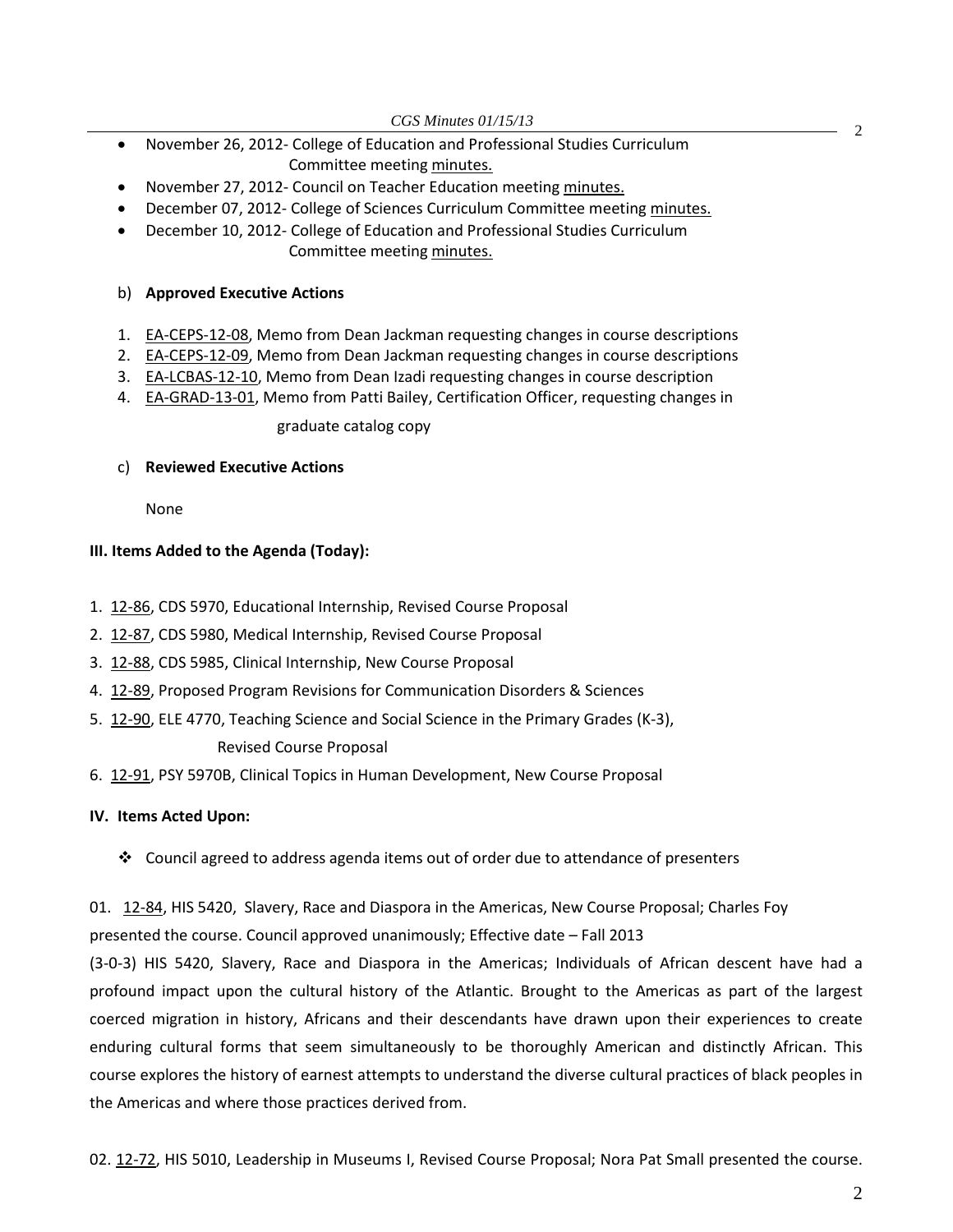Council approved with one abstention; Effective date – Fall 2013

(3-0-3) HIS 5010, Leadership in Museums I: Administration of Historical Organizations; Students will engage in intensive study and research into the history of museums, historical sites, and archives with specific attention to their governance and management. Topics include trusteeship, ethics, financial management, professional standards, accessibility, marketing, disaster planning, and current issues in museums. Students will complete a grant proposal for a museum.

03. [12-73,](http://castle.eiu.edu/~eiucgs/currentagendaitems/agenda12-73.pdf) HIS 5020, Historical Interpretation, Revised Course Proposal; Nora Pat Small presented the course. Council approved with one abstention; Effective date – Fall 2013

(3-0-3) HIS 5020, Historical Interpretation for Public Audiences; HIS 5020 is a study of the purpose, content, and communication processes involved in interpreting the past through artifacts, historic sites, and associated public programs. The course is organized around field-wide issues relating to historical interpretation for public audiences, the different venues in which it occurs, and identifying and applying the key elements of effective public programs.

04. [12-74,](http://castle.eiu.edu/~eiucgs/currentagendaitems/agenda12-74.pdf) HIS 5011, Leadership in Museums II, New Course Proposal; Nora Pat Small presented the course. Council approved with one abstention; Effective date – Fall 2013

(1-0-1) HIS 5011, Leadership in Museums II: Professional Development; Students will learn what it means to be a leader in today's museum world. Topics will include professional standards relevant to museum formation, administration and management including envisioning (current trends, planned change, and conflict between the real and the ideal). Students will create a professional portfolio, stay abreast of current issues in the museum field through electronic media, undertake projects that familiarize them with the professional organizations with which they will be involved in the field, and explore venues for professional development.

05. [12-75,](http://castle.eiu.edu/~eiucgs/currentagendaitems/agenda12-75.pdf) HIS 5030, Introduction to Archival Methods, Revised Course Proposal; Nora Pat Small presented the course. Council approved with one abstention; Effective date – Fall 2013

(3-0-3) HIS 5030, Introduction to Archival Methods; The purpose of HIS 5030 is to introduce students to the method and theory of archival administration. The course covers the history of archives and current archival practice together with the public dimensions of archives such as the development of outreach programs and issues relating to access and preservation of archival material through digitization. Neither archival experience nor knowledge of archival practices is required.

06. [12-76,](http://castle.eiu.edu/~eiucgs/currentagendaitems/agenda12-76.pdf) HIS 5040, Research in American Local History, New Course Proposal; Nora Pat Small presented the course. Council approved with one abstention; Effective date – Fall 2013

(3-0-3) HIS 5040, Research Methods in American Local History; Research Methods in American Local History explores approaches, models, methodologies involved in interpreting the histories and cultures of American communities in their national, regional, state, and local contexts. The course fosters original research and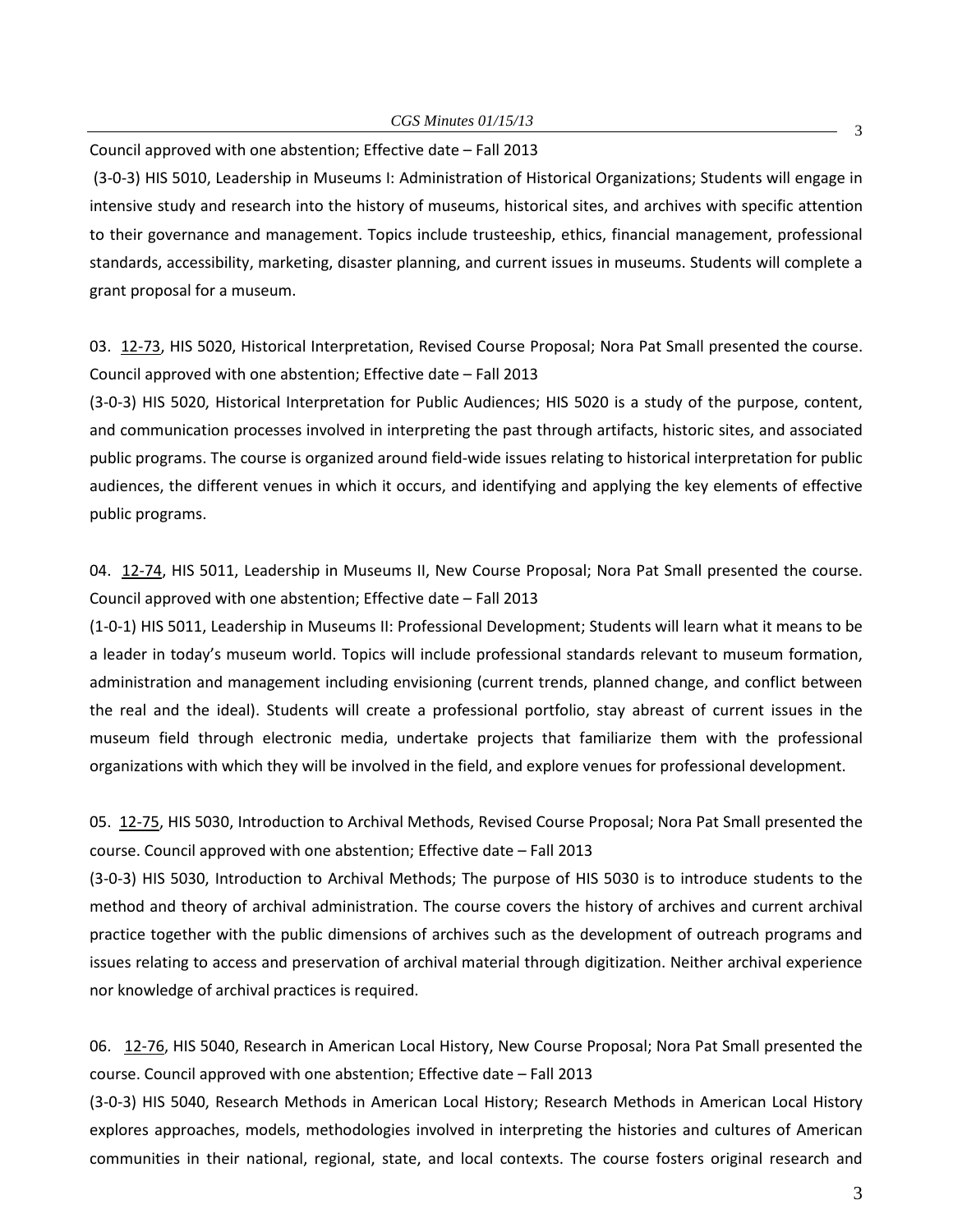*CGS Minutes 01/15/13*

writing into the history of a local community and examines the issue and problems associated with doing American local history. Students will explore the nature of localized records in the United States and systematically interrogate the sources of American local history according to critical historical method.

07. [12-77,](http://castle.eiu.edu/~eiucgs/currentagendaitems/agenda12-77.pdf) HIS 5050, American Architecture, Revised Course Proposal; Nora Pat Small presented the course. Council approved with one abstention; Effective date – Fall 2013

(3-0-3) HIS 5050, History of American Architecture; This course examines the history of U.S. architecture from the 17th century to the 20th. In the process students will learn to read material evidence, to understand theories and methods that underlay the study of the built environment, and to recognize the architectural products of various times and places.

08. [12-78,](http://castle.eiu.edu/~eiucgs/currentagendaitems/agenda12-78.pdf) HIS 5060, Historic Preservation, Revised Course Proposal; Nora Pat Small presented the course. Council approved with one abstention; Effective date – Fall 2013

(3-0-3) HIS 5060, Historic Preservation in the United States; Introduction to the practice, theory, and history of the field of historic preservation, with a focus on preservation as practiced at historic sites.

09. [12-79,](http://castle.eiu.edu/~eiucgs/currentagendaitems/agenda12-79.pdf) HIS 5090, Care and Management of Historical Artifacts, Revised Course Proposal; Nora Pat Small presented the course. Council approved with one abstention; Effective date – Fall 2013

(3-0-3) HIS 5090, Care and Management of Historical Artifacts; An introduction to the physical and intellectual management of collections with the goal of mitigating deterioration. Topics include material identification, museum registration and cataloging standards; preventive conservation (environment, storage, handling, and care requirements for different animate and inanimate artifact groups); planning for long-term collections development and stewardship.

10. [12-80,](http://castle.eiu.edu/~eiucgs/currentagendaitems/agenda12-80.pdf) HIS 5110, History Museum Exhibits I, Revised Course Proposal; Nora Pat Small presented the course. Council approved with one abstention; Effective date – Fall 2013

(3-0-3) HIS 5110, History Museum Exhibits I; While studying the role, function, and development of history museum exhibits as part of its interpretation for public audiences, the students will plan, research and design an exhibition in collaboration with a local museum using standards and best practices of the museum profession.

11. [12-81,](http://castle.eiu.edu/~eiucgs/currentagendaitems/agenda12-81.pdf) HIS 5111, History Museum Exhibits II, Revised Course Proposal; Nora Pat Small presented the course. Council approved with one abstention; Effective date – Fall 2013

(3-0-3) HIS 5111, History Museum Exhibits II; This course is the second half of HIS 5110 History Museum Exhibits, offered in the fall semester. Students will continue to study the role, function, and development of history museum exhibits as interpretation for public audiences. The students will complete the final design phase of their exhibit project, and will complete the fabrication, installation, and evaluation phases.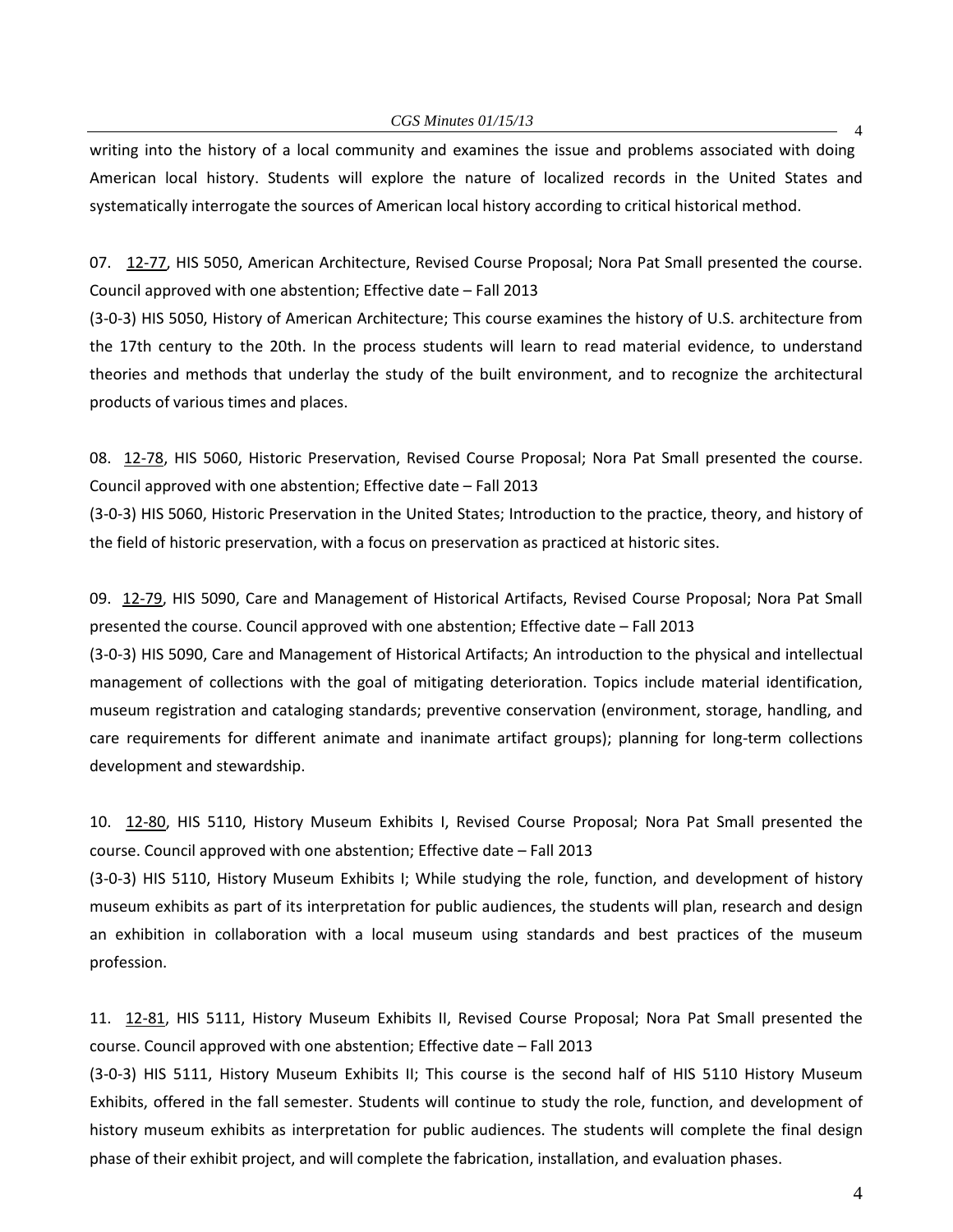12. [12-82,](http://castle.eiu.edu/~eiucgs/currentagendaitems/agenda12-82.pdf) HIS 5330, Material Life and Decorative Arts in America, 1600 to the Present, Revised Course Proposal; Nora Pat Small presented the course. Council approved with one abstention; Effective date – Fall 2013

(3-0-3) HIS 5330, Material Life and Decorative Arts in America, 1600 to the Present; An historical overview of the significance and methods of studying artifacts as well as an in-depth study of home furnishings made, purchased, and used by Americans from the early 1600s to the present. Students will synthesize information to understand the ways material evidence reflects human adaptation to the environment; social and cultural influences on manufacture, consumption and use; and economic contexts of American material culture.

13. [12-83,](http://castle.eiu.edu/~eiucgs/currentagendaitems/agenda12-83.pdf) Historical Administration Program Revision; Nora Pat Small presented the proposal. Council approved with one abstention; Effective date – Fall 2013

14. [12-70,](http://castle.eiu.edu/~eiucgs/currentagendaitems/agenda12-70.pdf) Proposal for Dual Degree from Technology and Sustainable Energy; Peter Ping Liu presented the proposal. Council approved unanimously; Effective date – Fall 2013

15. [12-71,](http://castle.eiu.edu/~eiucgs/currentagendaitems/agenda12-71.pdf) Technology Graduate Certificate In Training and Development, New Certificate Proposal; Item tabled by Dean Augustine pending further discussion.

# **02 Committee Reports:**

**Textbook Advisory-** Michael Menze, no meeting **Library Advisory**- Newton Key, no meeting **Academic Technology** (ATAC)- Rendong Bai, committee met – discussed D2L developments **President's Round Table-** Dean Augustine, no meeting **Electronic Learning Materials Taskforce (ELM)-** Michael Menze, committee met – report to follow **Honorary Degree**- Jackie Frank, not present **Steering Committee for Program Analysis-** Nora Pat Small, committee met – report to follow; discussed recommendations plans for program analysis template **GSAC**- Bill Elliott, Carrie Dale, no meeting **Council on Assessment of Student Learning (CASL)**- Wesley Allan, committee met – discussed Electronic

Writing Portfolio developments.

# **03 Other Items:** None

### **04 Dean's Report:**

- Fall First Choice board reports are now available for review on the council website
- Dean Augustine will meet with Provost Lord to discuss proposed tuition remediation opportunities for graduate students
- Kevin Vicker is progressing with development plans for new campus-based Intensive English Language